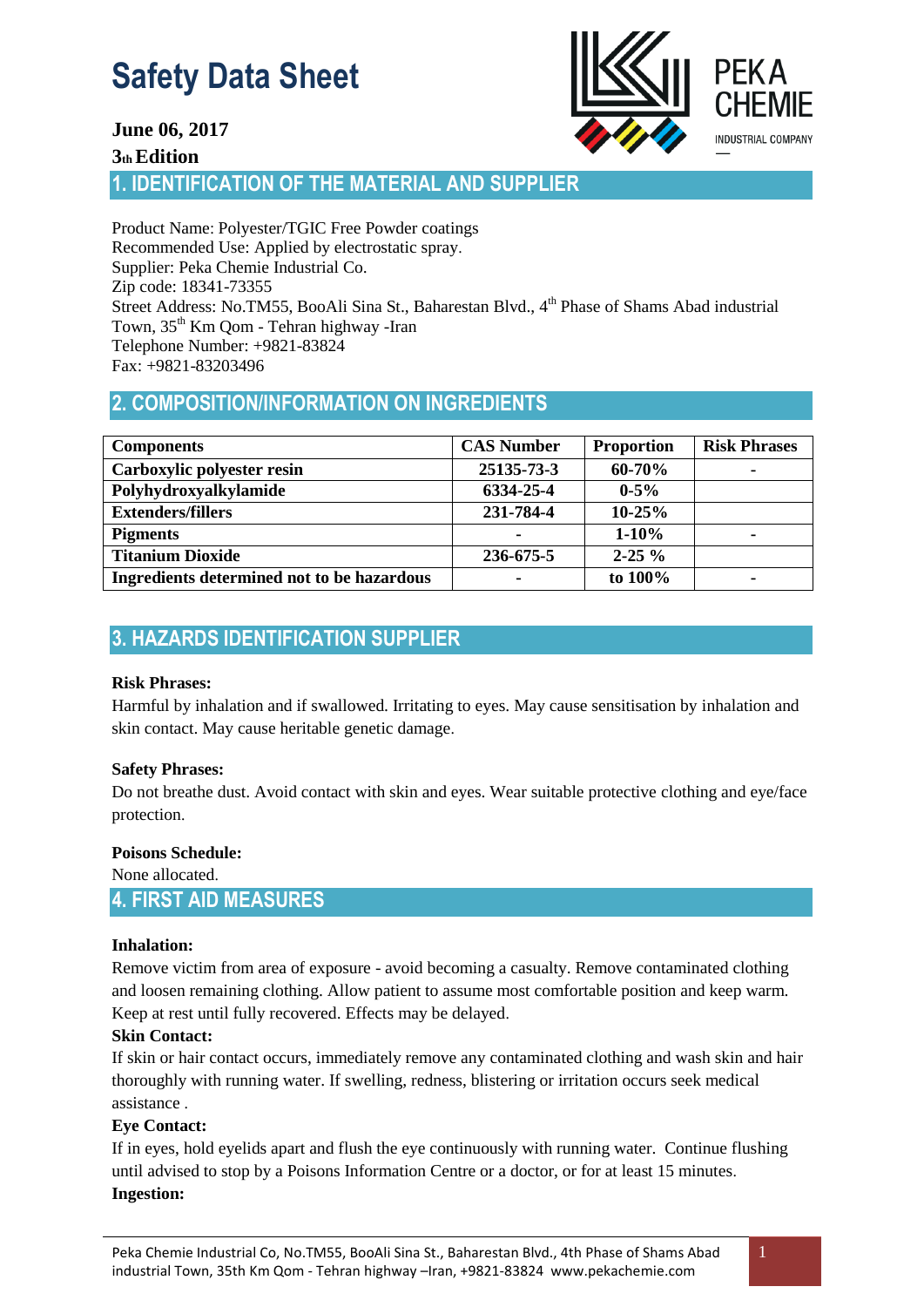## **June 06, 2017**

## **3th Edition**

Rinse mouth with water. If swallowed, give a glass of water to drink. Seek immediate medical assistance.

## **Medical attention and special treatment:**

Treat symptomatically.

# **5. FIRE FIGHTING MEASURES**

## **Suitable Extinguishing Media:**

Fine water spray, normal foam, dry agent (carbon dioxide, dry chemical powder).

## **6. HANDLING AND STORAGE**

## **Conditions for safe storage:**

Store in a cool, dry, well ventilated place and out of direct sunlight.

# **7. ACCIDENTAL RELEASE MEASURES**

#### **Emergency procedures:**

If contamination of sewers or waterways has occurred advise local emergency services.

#### **Methods and materials for containment and clean up:**

Wear protective equipment to prevent skin and eye contact and breathing in dust. Work up wind or increase ventilation.

Cover with damp absorbent (inert material, sand or soil). Sweep or vacuum up, but avoid generating dust. Collect and seal in properly labelled containers or drums for disposal.

## **8. EXPOSURE CONTROLS/PERSONAL PROTECTION**

**Skin protection:** Cotton clothing **Dust control:** Recommended **Engineering control:** Adequate ventilation

**Leak or spill procedure:** Collect to tray or vacuum cleaner **Storage requirements:** At ambient in a shed and ventilated location

## **9. PHYSICAL AND CHEMICAL PROPERTIES**

**Physical state:** Powder **Odour:** No unpleasant odour **Solubility:** Insoluble in water. **Specific Gravity:** 1.6 ±0.05  $@20^{\circ}$ C **Particle size:** 10-90um(>80%, laser analyzer) **Ignition temperature of a dust/air mixture:** 450-600°C **Flash Point (°C):** Not applicable **Solubility in water (g/L):** Insoluble

# **10. STABILITY AND REACTIVITY**

#### **Chemical stability:**

Peka Chemie Industrial Co, No.TM55, BooAli Sina St., Baharestan Blvd., 4th Phase of Shams Abad industrial Town, 35th Km Qom - Tehran highway –Iran, +9821-83824 www.pekachemie.com

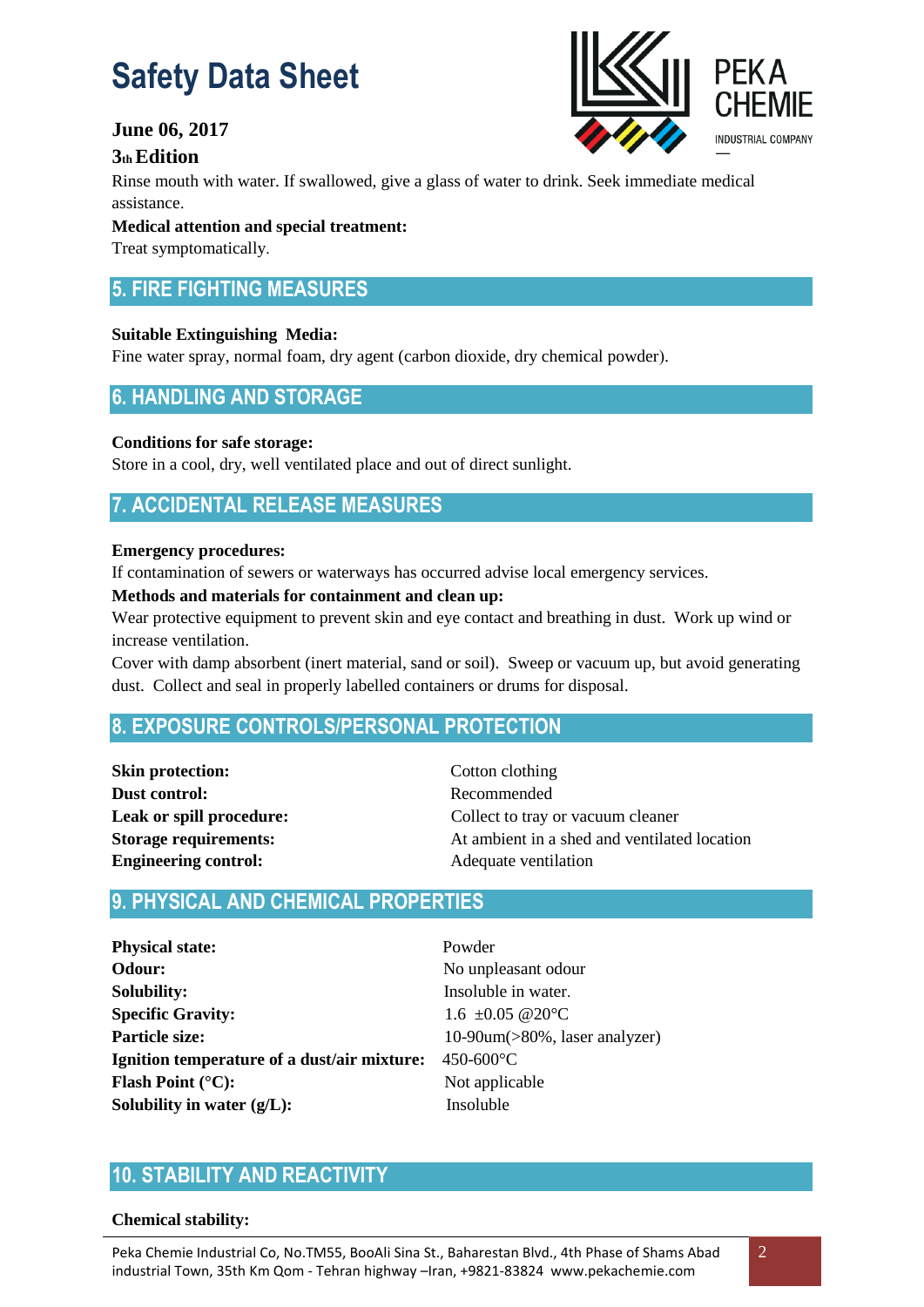## **June 06, 2017**

**3th Edition**  Stable under normal conditions of use.



**Conditions to avoid:**  Avoid contact with foodstuffs. Avoid exposure to heat, sources of ignition, and open flame.

**Incompatible materials:**  Incompatible with oxidising agents.

**Hazardous decomposition products:** Oxides of carbon. Oxides of nitrogen.

**Hazardous reactions:**  Hazardous polymerisation will not occur.

# **11. TOXICOLOGICAL INFORMATION**

No adverse health effects expected if the product is handled in accordance with this Safety Data Sheet and the product label. Symptoms or effects that may arise if the product is mishandled and overexposure occurs are:

## **Ingestion:**

Swallowing can result in nausea, vomiting, diarrhoea, and abdominal pain.

**Eye contact:**  An eye irritant.

## **Skin contact:**

Contact with skin may result in irritation. A skin sensitiser. Repeated or prolonged skin contact may lead to allergic contact dermatitis.

## **Inhalation:**

Breathing in dust may result in respiratory irritation. A respiratory sensitiser. Can cause possible allergic reactions, producing asthma-like symptoms.

## **12. ECOLOGICAL INFORMATION**

**Ecotoxicity:**

Avoid contaminating waterways.

**13. DISPOSAL CONSIDERATIONS**

## **Disposal methods:**

Refer to Waste Management Authority. Dispose of material through a licensed waste contractor. Normally suitable for disposal at approved land waste site.

# **14. TRANSPORT INFORMATION**

## **Road and Rail Transport**

Not classified as Dangerous Goods for transport by Road and Rail; NON-DANGEROUS GOODS. **Marine Transport**

Peka Chemie Industrial Co, No.TM55, BooAli Sina St., Baharestan Blvd., 4th Phase of Shams Abad industrial Town, 35th Km Qom - Tehran highway –Iran, +9821-83824 www.pekachemie.com